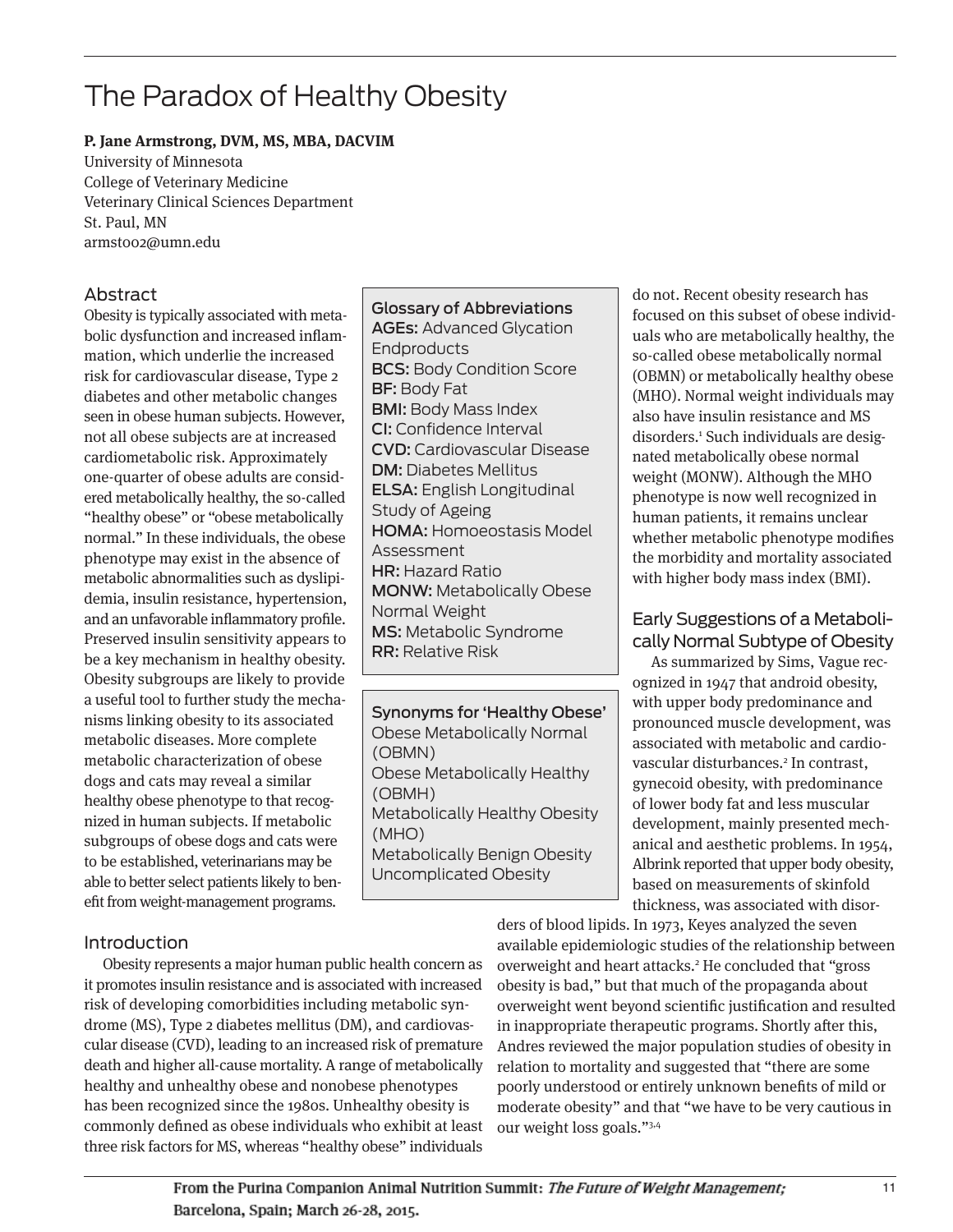#### Definition of Healthy Obese

In general, healthy obesity describes the absence of any metabolic disorder including Type 2 DM, dyslipidemia and hypertension in an obese individual. People characterized as MHO have favorable metabolic profiles, characterized by remarkably high insulin sensitivity, no sign of hypertension, and normal lipid, inflammation and hormonal profiles (low triglycerides and C-reactive protein concentrations and high HDL cholesterol and adiponectin concentrations).5 Beyond these general statements, however, there are no standardized criteria to categorize MHO individuals except for the presence of obesity (BMI ≥30 kg/m2 ). Blüher documented a continuous relationship between BMI and insulin sensitivity as determined by glucose infusion rate during the steady state of an euglycemic-hyperinsulinemic clamp in healthy individuals.<sup>6</sup> Accordingly, this author opines that a more precise definition of healthy obesity using specific parameters would imply the existence of a biologically distinct subgroup and disregard the fact that healthy obesity most likely represents the extremes of continuous relationships between increased BMI and different metabolic deteriorations. Regardless, after excluding intermediate phenotypes, the distinction between healthy and unhealthy obesity represents a useful model to study the mechanisms linking obesity to its associated metabolic diseases.

Despite the above argument, the following methods have been used in published studies to identify MHO individuals:7,8

- 1. The euglycemic-hyperinsulinemic clamp (infusion of glucose >8 mg min−1 kg−1 of lean body mass, upper quartile of glucose disposal rates)
- 2. The upper quartile of an insulin-sensitivity index derived from oral glucose-tolerance tests
- 3. Fewer than two cardiometabolic abnormalities (systolic/ diastolic ≥130/85 mm Hg, triglycerides ≥1.7 mmol/L, glucose ≥5.6 mmol/L, homoeostasis model assessment [HOMA] >5.13, high-sensitivity C-reactive protein >0.1 mg/L, HDL  $\langle 1.3 \text{ mmol/L} \rangle$
- 4. Meeting four of five metabolic factors (HOMA ≤2.7, triglycerides ≤1.7 mmol/L, HDL ≥1.3 mmol/L, LDL ≤2.6 mmol/L, high-sensitivity C-reactive protein  $\leq$ 3.0 mg/L)

Klöting hypothesized that healthy individuals with insulin-resistant obesity are already metabolically "unhealthy obese" even without the diagnoses of overt Type 2 DM, hypertension and dyslipidemia. They studied differences in a variety of metabolic parameters between 30 insulin-resistant and 30 insulin-sensitive healthy obese individuals, based on glucose-infusion rate during euglycemic-hyperinsulinemic clamps, and strictly matched 1:1 for age, sex, BMI, and total body-fat mass.9 In the absence of overt DM and dyslipidemia, increased fasting plasma glucose and glycated hemoglobin  $(HbA<sub>1c</sub>)$ , as well as higher triglyceride and lower HDL-cholesterol serum concentrations, were associated with insulin-resistant obesity, suggesting that insulin-resistant healthy obese in-

dividuals are, indeed, on their way to becoming "unhealthy" obese. On the basis of such data, only individuals with insulin-sensitive obesity are considered to be "healthy obese" by many investigators.

#### Prevalence of the Healthy Obese Phenotype in Humans

The prevalence of healthy obesity ranges from 10 to 30% in different studies.<sup>2,10,11</sup> The prevalence of insulin-sensitive obesity is not significantly different between age groups in the range of 30 and  $75$  years.<sup>6</sup> In a study of over  $5,000$  Korean adults, the MHO phenotype was found in 47.9% of obese subjects and in 15.2% of total subjects.<sup>12</sup> The odds ratio for the MHO phenotype was significantly lower for those at older ages, men, those with less education, and former/current smokers. This study also identified that 12.7% of normal weight subjects were "metabolically obese." The odds ratio for this MONW phenotype was significantly higher for those at older ages, those with less education, those who had moderate alcohol consumption, and those who spent less time participating in moderate-intensity exercise. The investigators concluded that, regardless of metabolic status, health behaviors should be modified to help prevent metabolic syndrome.

## Epidemiological Evidence for a Protective Effect of the Overweight Phenotype

Epidemiologic support for a protective effect of the overweight phenotype recently was provided by a very large systematic review that reported all-cause mortality for overweight and obesity relative to normal weight subjects.<sup>5</sup> PubMed searches by the authors yielded 7,034 articles, of which 141 (2.0%) were considered eligible. An EMBASE search yielded two additional articles. After eliminating overlap, 97 studies were retained for analysis, providing a combined sample size of more than 2.88 million individuals and more than 270,000 deaths.

Predefined standard BMI groupings were: Normal weight (BMI of 18.5-<25) Overweight (BMI of 25-<30) Obese (BMI of  $\geq 30$ ) Grade 1 obesity (BMI of 30-<35) Grades 2 and 3 obesity (BMI of  $\geq 35$ )

Random-effects summary of all-cause mortality hazard ratios (HRs) were calculated for overweight and each obese group relative to normal weight individuals in the general population. The summary HRs were 0.94 (95% confidence interval [CI], 0.91-0.96) for overweight, 1.18 (95% CI, 1.12-1.25) for obesity (all grades combined), 0.95 (95% CI, 0.88-1.01) for grade 1 obesity, and 1.29 (95% CI, 1.18-1.41) for grades 2 and 3 obesity. Relative to normal weight, both obesity (all grades) and grades 2 and 3 obesity were associated with significantly higher all-cause mortality. Grade 1 obesity, however, was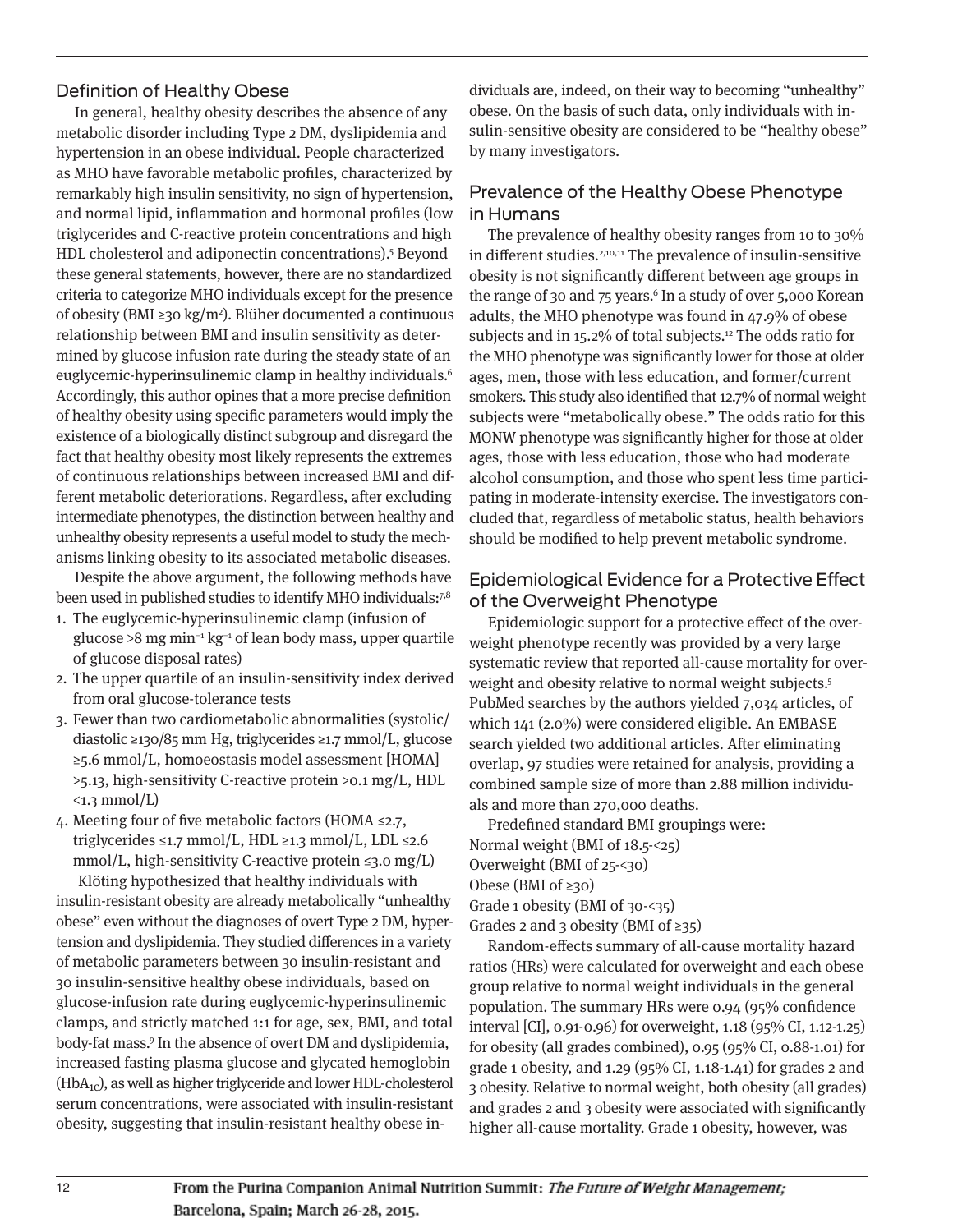not associated with higher mortality, and overweight was associated with significantly lower all-cause mortality, indicating a protective effect for individuals with BMI of 25-<30. Considering that the median BMI in the U.S. population is currently 27.8 for men and 27.3 for women, $13$  this powerful study may have broad implications.

A second-meta-analysis evaluating all-cause mortality or CVD, or both, and clinical characteristics of over 61,000 patients was published the same year.14 The results differed from the conclusions of the Flegel study. Criteria for six patient groups were normal weight (BMI≥18 and <25), overweight (BMI≥25 and <30) and obese (BMI≥30) and metabolic status (healthy/unhealthy, as defined by presence or absence of various criteria of the MS). In this study, MHO individuals had increased risk of mortality and/or CVD compared to metabolically healthy normal-weight subjects when studies with 10 years or more of follow-up were considered (RR 1.24, CI 1.02-1.55). Unlike Flegel's study, this study did not stratify obesity into grades, so it is not possible to determine if Grade 1 obese subjects may have differed from the more obese subjects in their MHO cohort.

#### Why Is the Healthy Obese Phenotype Protective?

Recent studies suggest that inflammation of visceral adipose tissue, ectopic fat deposition (e.g., liver) and adipose tissue dysfunction mediate insulin resistance in human obesity independent of total body fat mass.7 Mechanisms beyond a positive caloric balance, such as inflammation and adipokine release, likely determine the pathological metabolic consequences in obese patients. Conversely, obese individuals classified as MHO are most likely metabolically healthy due to preserved insulin sensitivity. Data from the European Group for the Study of Insulin Resistance, which included 1,146 men and women ages 18 to 85 years, demonstrate that in nondiabetic, normotensive obese individuals, the prevalence of insulin resistance is relatively low,<sup>11</sup> supporting that preserved insulin sensitivity is a key mechanism in healthy obesity. Despite the differences in the methods used to distinguish between MHO and at-risk obese people in the literature, other recurrent characteristics are observed (in addition to insulin sensitivity), including a favorable lipid profile and lower visceral fat content.

Factors that may contribute to development of healthy and unhealthy obesity are being actively investigated. Recently, an interesting dietary component was described.15 Advanced glycation endproducts (AGEs), or glycotoxins, are a group of pro-oxidant, cytotoxic compounds that contribute to chronic inflammation and diabetic complications and correlate with factors involved in MS including inflammation and insulin resistance. Although hyperglycemia is traditionally thought to be the major source of AGEs, they also can be diet-derived. AGEs are present in many animal food products, particularly

those processed under high heat, as is often the case with Western diets.

A recent study evaluated 130 subjects with MS and 139 subjects without MS to determine if AGEs are a risk factor for MS.15 Participants were of both sexes and >50 years old. The MS cohort included participants with two or more features of MS. Compared to non-MS individuals, subjects with MS had higher body weight, waist circumference, BMI, percentage BF, diastolic blood pressure, fasting blood glucose, HOMA, and triglycerides but lower HDL-cholesterol. Serum AGEs were markedly elevated in obese people with >1 other MS criteria but not in obese subjects without MS criteria. Serum AGEs directly correlated with markers of insulin resistance (HOMA) and inflammation (including leptin and  $TNF\alpha$ ) and inversely with adiponectin and other innate defenses. Serum AGEs correlated with dietary AGEs but not with calorie or nutrient consumption or fat mass measures. Consumption of dietary AGEs, but not of calories, was markedly higher in MS than in non-MS. The authors concluded that high serum AGEs, a modifiable risk factor for insulin resistance, may indicate people at-risk for cardiometabolic complications. High dietary AGE consumption and serum AGE levels may link healthy obesity to at-risk obesity.

## What Is the Natural Course of Healthy Obesity in Humans?

There are a number of open questions related to the natural course of individuals exhibiting the MHO phenotype. It is not clear whether MHO individuals can maintain insulin sensitivity over their entire lifetime or whether healthy obesity simply represents the delayed onset of obesity-related insulin resistance. Interestingly, it has been shown that longer duration of obesity is associated with better insulin sensitivity independently of BMI.<sup>16</sup> However, Bell, et al., concluded that prospective evidence does not indicate that healthy obesity is a harmless condition.17 These authors used published prospective studies of Type 2 DM incidence and subjects from the English Longitudinal Study of Ageing (ELSA) to investigate the risk of Type 2 DM among obese adults aged ≥18 years at baseline who were metabolically healthy (defined by BMI and normal cardiometabolic clustering, insulin profile, or risk score). Subjects had a mean follow-up of 5.9 years. Estimates from seven published studies and ELSA were pooled (1,770 healthy obese participants, 98 Type 2 diabetes cases). The pooled adjusted relative risk (RR) for incident type DM was  $4.03$  (95% CI = 2.66–6.09) in healthy obese adults and 8.93 (6.86–11.62) in unhealthy obese compared with healthy normal weight adults. Although there was between-study heterogeneity in the size of effects, RR for healthy obesity exceeded one in every study, indicating a consistently increased risk across study populations. The authors concluded that MHO adults show a substantially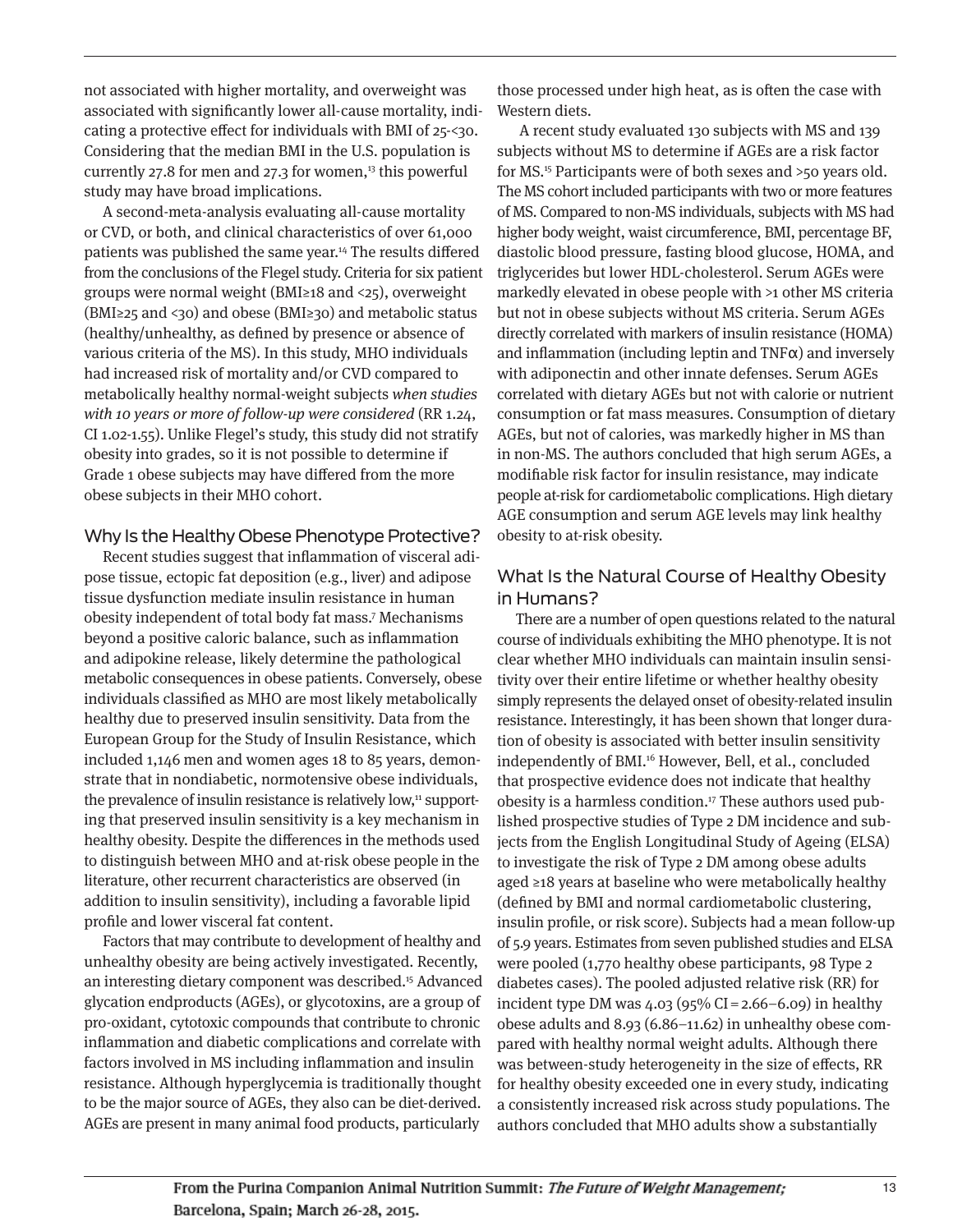increased risk of developing Type 2 DM compared with metabolically healthy normal weight adults. Such studies are leading to acceptance that diagnosis of MHO at one time point does not (always) translate into a lifelong reduced cardiometabolic risk though maintained MHO is clearly beneficial for reduced cardiovascular risk.

The causal factors leading to transitions between the healthy and the unhealthy obese phenotype are poorly understood. Noteworthy, bariatric surgery in morbidly obese patients results in long-term weight loss and improvement and/or remission of metabolic diseases and comorbidities, suggesting that the unhealthy obese phenotype can be reversed, at least in selected patients. Recently, there has been consensus that normalization of adipose tissue function and improved "adiposopathy" may explain the beneficial effects of bariatric surgery on obesity-related disorders.

#### Why Might Recognition of the Healthy Obese Phenotype Be Important?

The prevalence of obesity is increasing worldwide, with the condition predicted to affect more than 1 billion people by 2030.18 With the MHO phenotype representing approximately one-quarter of all obese individuals, it is clear that a "one size fits all" approach to obesity management ignores the large degree of heterogeneity among obese subjects. A better understanding of metabolically benign obesity has important implications for medical education and clinical research. Education of health-care professionals about the different approaches to subsets of obese individuals is important. In clinical research, data from cohorts mixing at-risk individuals with those with metabolically benign obesity might be difficult to interpret. In addition, novel anti-obesity treatment strategies targeting adipose tissue dysfunction are needed.

Recommendations for obesity treatment should distinguish the metabolically "healthy" from "unhealthy" obese phenotype to permit early identification of the obese person who will benefit the most from weight loss. "Healthy obese" individuals may not significantly improve their cardiometabolic risk by weight loss and, therefore, may not benefit to the same extent as obese patients with metabolic comorbidities from early lifestyle, bariatric surgery or pharmacological interventions. In one study, at-risk obese and MHO women were placed on a six-month restricted caloric diet.<sup>19</sup> Insulin sensitivity improved by about 26% in at-risk obese subjects but deteriorated by about 13% in MHO individuals. Future studies need to investigate the effect of exercise training on the metabolic profile of MHO subjects.

#### The Obesity Paradox

The "obesity paradox" is well recognized in human medicine. Patients with chronic kidney disease, end-stage renal disease, chronic obstructive pulmonary disease, rheumatoid arthritis, acute heart failure, chronic heart failure, and acute myocardial infarction who are overweight or obese have improved survival when compared to those who are normal weight or underweight.<sup>20</sup> The paradox arises as many studies have shown obesity to be one of the factors contributing to the development of these disorders in the general population. The key question is whether the better prognosis is caused by the higher BMI or by other factors that are noncausally associated with the BMI. Several theories have been advanced to try to explain the mechanism by which overweight and obesity exert a protective effect in these diseases. It is known that overweight/obese patients are younger, receive more aggressive pharmacological intervention, and differ in other characteristics. Altered adipokine profiles and neurohormonal alterations may play a role. One important explanation for the obesity paradox is that obesity reflects higher muscle mass, or lack of cachexia, because obese people not only have more adipose tissue compared to lean people but also more lean-body mass. Muscle loss has a detrimental effect in a variety of diseases. Therefore, the extra lean-body mass associated with obesity may provide a greater reserve in catabolic diseases.

Most studies on the obesity paradox have evaluated short-term (e.g., 30 day), all-cause mortality during follow-up. A recent study focused on both short-term mortality (30 day) and long-term mortality (follow-up for at least two years [median 32.1 months, range 0 - 77.5 months]) after acute heart failure.<sup>21</sup> The obesity paradox held up even with longterm follow-up.

Despite recognition of the obesity paradox, weight reduction may be recommended in the management of some chronic conditions, such as chronic heart failure. Due to the lack of evidence-based medicine about the benefit of weight reduction in such circumstances, the obesity paradox remains an important topic of clinical research.

The obesity paradox has been investigated to a limited extent in dogs and cats. In cats with heart failure, low body weight was associated with shorter survival times compared to cats with moderate or high body weight.<sup>22</sup> In this study, cats with the highest body weights also had reduced survival times, suggesting a U-shaped relationship between body weight and survival. Dogs with heart failure that gained body weight had longer survival times compared to those that lost or maintained weight, but there was no association between body condition score (BCS) and survival.<sup>23</sup> Higher BCS at the time of diagnosis was associated with improved survival in dogs with acquired chronic kidney disease.<sup>24</sup> Dogs classified as underweight at the time of diagnosis ( $BCS = 1-3$  of 9, median survival = 25 days) had a shorter survival time compared to that in both moderate (BCS =  $4-6$ , median survival  $=$  190 days) and overweight dogs (BCS  $=$  7–9, median survival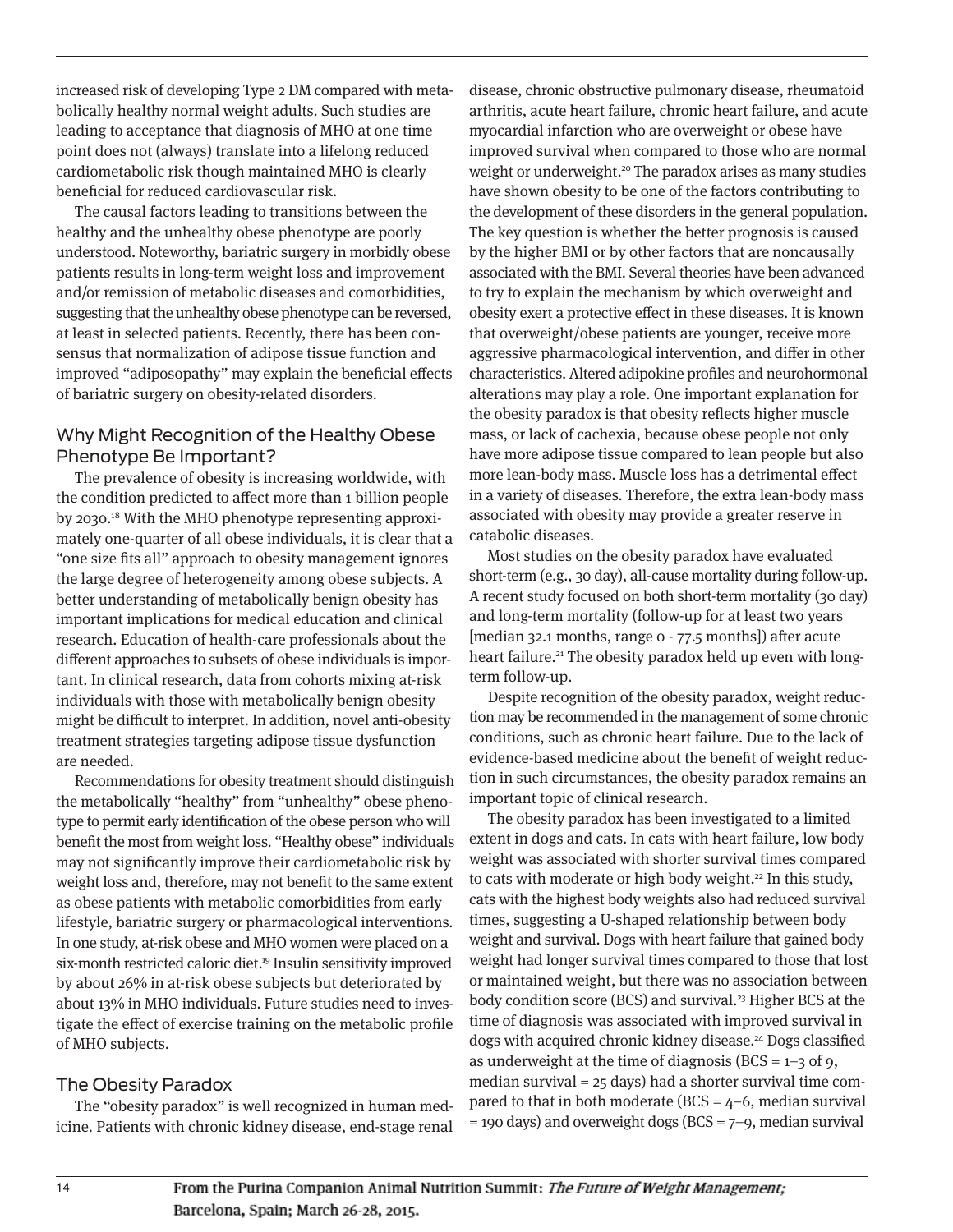$=$  365 days). There was no difference in survival between moderate and overweight dogs.

# Does the Healthy Obese Phenotype Exist in Companion Animals?

Obese pets develop some, but not all, of the metabolic complications seen in obese human subjects. For example, obese cats are at increased risk for developing DM,<sup>25</sup> and obesity is associated with insulin resistance in dogs and cats.26-28 Life span is shortened in obese dogs compared to their lean counterparts.<sup>27</sup> Such similarities in disease relationships in obese individuals across species suggests that the MHO phenotype may be identified in companion animals. At this time, however, lack of a clinically applicable method to assess insulin sensitivity limits the ability of investigators to establish metabolic subgroups of obese dogs and cats. This may prove a fruitful area of future investigation.

#### References

1. Ruderman LB, Berchtold P, Schneider S. Obesity-Associated Disorders in Normal-Weight Individuals: Some Speculations. Int J Obesity. 1982;6(Suppl 1):151-157.

2. Sims EAH. Are There Persons Who are Obese, But Metabolically Healthy? Metabolis. 2001;50:1499-1504.

3. Andres R, Muller DD, Sorkin, JD. Long-Term Effects of Change in Body Weight On All-Cause Mortality: A Review. Ann Intern Med. 1973;119:737-743.

4. Andres R. Effect of Obesity on Total Mortality. Int J Obesity. 1980;4:381-386.

5. Flegel KM, Kit BK, Orpana H, et al. Association of All-Cause Mortality with Overweight and Obesity Using Sandard Body Mass Index Categories: A Systematic Review and Meta-Analysis. J Am Med Assoc. 2013;309:71-82.

6. Blüher M. The Distinction of Metabolically 'Healthy' from 'Unhealthy' Obese Individuals. Current Opin Lipidol. 2010; 21:38-43.

7. Karelis AD. Metabolically Healthy But Obese Individuals. Lancet. 2008; 372:1281-1283.

8. Rey-López JP, de Rezende LF, Pastor-Valero M, et al. The Prevalence of Metabolically Healthy Obesity: A Systematic Review and Critical Evaluation of the Definitions Used. Obes Rev. 2014;15:781-790.

9. Klöting N, Fasshauer M, Dietrich A, et al. Insulin Sensitive Obesity. Am J Physiol-Endoc M. 2010;299:E506-E515.

10. Ferrannini E, Natali A, Bell P, et al. Insulin Resistance and Hypersecretion in Obesity. European Group for the Study of Insulin Resistance (EGIR). J Clin Invest. 1997;100: 1166-1173.

11. Bonora E, Kiechl S, Willeit J, et al. Prevalence of Insulin Resistance in Metabolic Disorders: The Bruneck Study. Diabetes. 1998;47:1643-1649.

12. Lee K. Metabolically Obese But Normal Weight (MONW) and Metabolically Healthy But Obese (MHO) Phenotypes in Koreans: Characteristics and Health Behaviors. Asia-Pac J Clin Nutr. 2009;18:280-284.

13. Flegel KM, Carroll MD, Kit BK, et al. Prevalence of Obesity and Trends in the Distribution of Body Mass Index Among U.S. Adults, 1999–2010. J Am Med Assoc. 2012;307: 491-497.

14. Kramer CK, Zinman B, Retnakaran MD. Are Metabolically Healthy Overweight and Obesity Benign Conditions?: A Systematic Review and Meta-Analysis. Ann Intern Med. 2013;159:758-769.

15. Uribarri J, Cai W, Woodward M, et al. Elevated Serum Advanced Glycation Endproducts in Obese Indicate Risk for the Metabolic Syndrome: A Link Between Healthy and Unhealthy Obesity? J Clin Endocr Metab. 2015(Feb 19):jc20143925. (Epub ahead of print)

16. Blüher M. Are Metabolically Healthy Obese Individuals Really Healthy? Eur J Endocrinol. 2014;171:R209-R219.

17. Bell JA, Kivimaki M, Hamer M. Metabolically Healthy Obesity and Risk of Incident Type 2 Diabetes: A Meta-Analysis of Prospective Cohort Studies. Obes Rev. 2014;15:504-515.

18. Phillips CM. Metabolically Healthy Obesity: Definitions, Determinants and Clinical Implications. Rev Endocr Metab Dis. 2013;14:219-227.

19. Karelis AD, Messier V, Brochu M, et al. Metabolically Healthy But Obese Women: Effect of an Energy-Restricted Diet. Diabetologia. 2008;51:1752-1754.

20. Fonarow GC, Srikanthan P, Costanzo MR, et al. An Obesity Paradox in Acute Heart Failure: Analysis of Body Mass Index and in Hospital Mortality for 108,927 Patients in the Acute Decompensated Heart Failure National Registry. Am Heart J. 2007;153:74-81.

21. Littnerova S, Parenica J, Spinar J, et al. Positive Influence of Being Overweight/Obese on Long-Term Survival in Patients